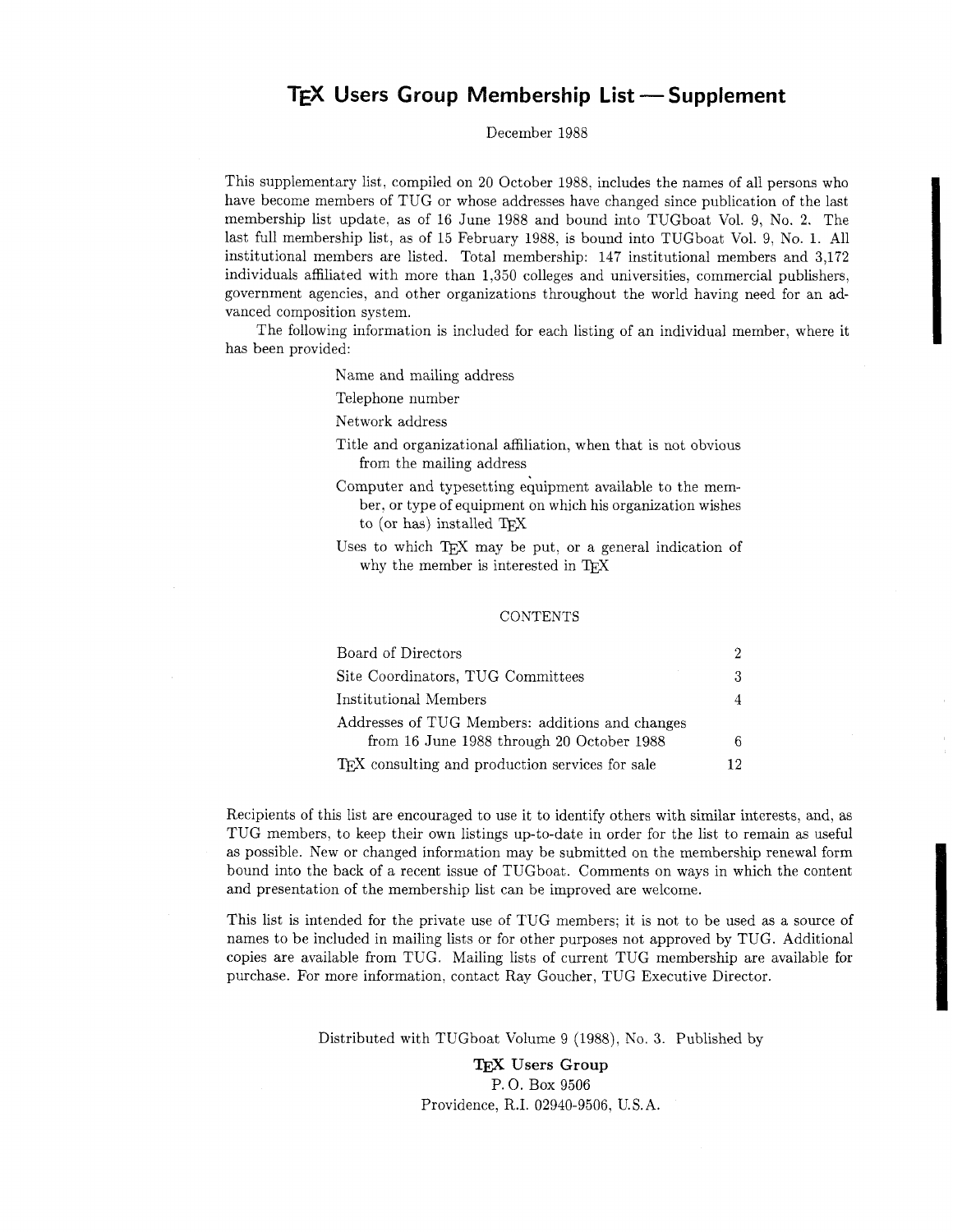# **TUG Board of Directors**

#### **Officers**

CHILDS, S. Bart Dept of Computer Science<br>Texas A & M University College Station, TX 77843-3112 409-845-5470 bart@cssun.tamu.edu Bitnet: Bart@TAMLSR President; Finance Committee; DG MV Site Coordinator

#### FURUTA, Richard

Department of Computer Science University of Maryland College Park, MD 20742 301-454-1461 furuta@mimsv.umd.edu Vice President; Finance Committee; Laser-Lovers moderator

#### **HOENIG. Alan**

17 Bay Avenue Huntington, NY 11743 516-385-0736 Secretary; Finance Committee

NESS, David TV Guide Radnor, PA 19088 215-293-8860 Treasurer; Finance Committee

#### Other Board Members

BECK, Lawrence A. Grumman Data Systems R & D, MS D12-237 Woodbury, NY 11797 516-682-8478 X3V1.8 Coordinator

#### **BEETON, Barbara**

American Mathematical Society<br>P. O. Box 6248 Providence, RI 02940 401-272-9500 x299 BNBOMath.AMS.com: BNBQXX.LCS.MIT.edu Editor, TUGboat

#### **CARNES, Lance**

163 Linden Lane Mill Valley, CA 94941 415-388-8853 Site Coordinator for "small" systems CLARK, Malcolm W. **Imperial College** 

Computer Center Exhibition Rd London SW7 2BP, England 01-589-5111 x 4949 Janet: TeXlineQUK.AC.IC.CC.VAXA

#### CRAWFORD, John M.

Computing Services Center College of Business Ohio State University 1775 College Road<br>Columbus, OH 43210 614-292-1741 Crawford-JOOhio-State.edu: Bitnet: TS0135QOHSTVMA International Coordinator; Prime 50 Series Site Coordinator

#### DYER. Allen R.

13320 Tridelphia Road Ellicott City, MD 21043  $(301) 531 - 3965$ 

FARRELL, Shawn Computing Centre McGill University Madin Shirston,<br>805 Sherbrooke St W<br>Montréal H3A 2K6, Québec Canada 514-398-3676 Bitnet: CCSFQMCGILLA

#### FOX. Jim

Academic Computing Center HG-45 University of Washington 3737 Brooklyn Ave NE Seattle, WA 98105 206-543-4320 fox@uwavm.acs.washington.edu; Bitnet: fox7632Quwacdc CDC Cyber Site Coordinator

#### **FUCHS, David** 1775 Newell

Palo Alto, CA 94303 415-323-9436

#### GIROUARD, Regina

American Mathematical Society P.O. Box 6248 Providence, RI 02940 RMGOMath.AMS.com

#### **GOUCHER, Raymond** TEX Users Group P.O. Box 9506 Providence, RI 02940-9506 401-751-7760 REGOMath.AMS.com **Executive Director**

### **GUENTHER, Dean**

Computing Service Center Washington State University Pullman WA 99164-1220 509-335-0411 Bitnet: Guenther@WSUVM1 Finance Committee; IBM VM/CMS Site Coordinator: Annual Meeting Program Coordinator

### **HENDERSON, Doug**

Division of Library Automation Office of the President University of California, Berkeley 300 Lakeside Drive, Floor 8 Oakland, CA 94612-3550 415-987-0561 Bitnet: dlatex@ucbcmsa Metafont Coordinator

ION, Patrick D. Mathematical Reviews 416 Fourth Street P.O. Box 8604 Ann Arbor, MI 48107 313-996-5273 ion@Math.AMS.com

#### **KELLERMAN, David**

Northlake Software<br>812 SW Washington Portland, OR 97205 503-228-3383 Usenet: imagen!negami!davek VAX (VMS) Site Coordinator

#### KNUTH, Donald E. Department of Computer Science Stanford University Stanford, CA 94305 DEK@Sail.Stanford.edu

MacKAY, Pierre A. Northwest Computer Support Group University of Washington<br>Mail Stop DW-10 Seattle, WA 98195 206-543-6259 MacKayQ June.CS. Washington.Edu UNIX Site Coordinator

#### PIZER, Arnold Department of Mathematics University of Rochester Rochester, NY 14627 716-275-4428

PLATT, Craig R. Dept of Math & Astronomy Machray Hall University of Manitoba Winnipeg R3T 2N2, Manitoba Canada 204-474-9832 Bitnet: platt@uofmcc; Bitnet: platt@ccm.UManitoba.CA; CSnet: platt@uofm.cc.cdn IBM MVS Site Coordinator

THIELE, Christina Canadian Journal of Linguistics Carleton University<br>Ottawa K1S 5B6, Ontario Canada Bitnet: WSSCATOCARLETON

WHIDDEN, Samuel B. American Mathematical Society P.O. Box 6248 Providence, RI 02940 401-272-9500 sbw@Math.AMS.com Finance Committee

ZAPF, Hermann Seitersweg 35 D-6100 Darmstadt Federal Republic of Germany

Membership List — Supplement

Addresses and telephone numbers of individuals serving in more than one capacity are listed only once. Unless indicated otherwise, network address are for the Internet.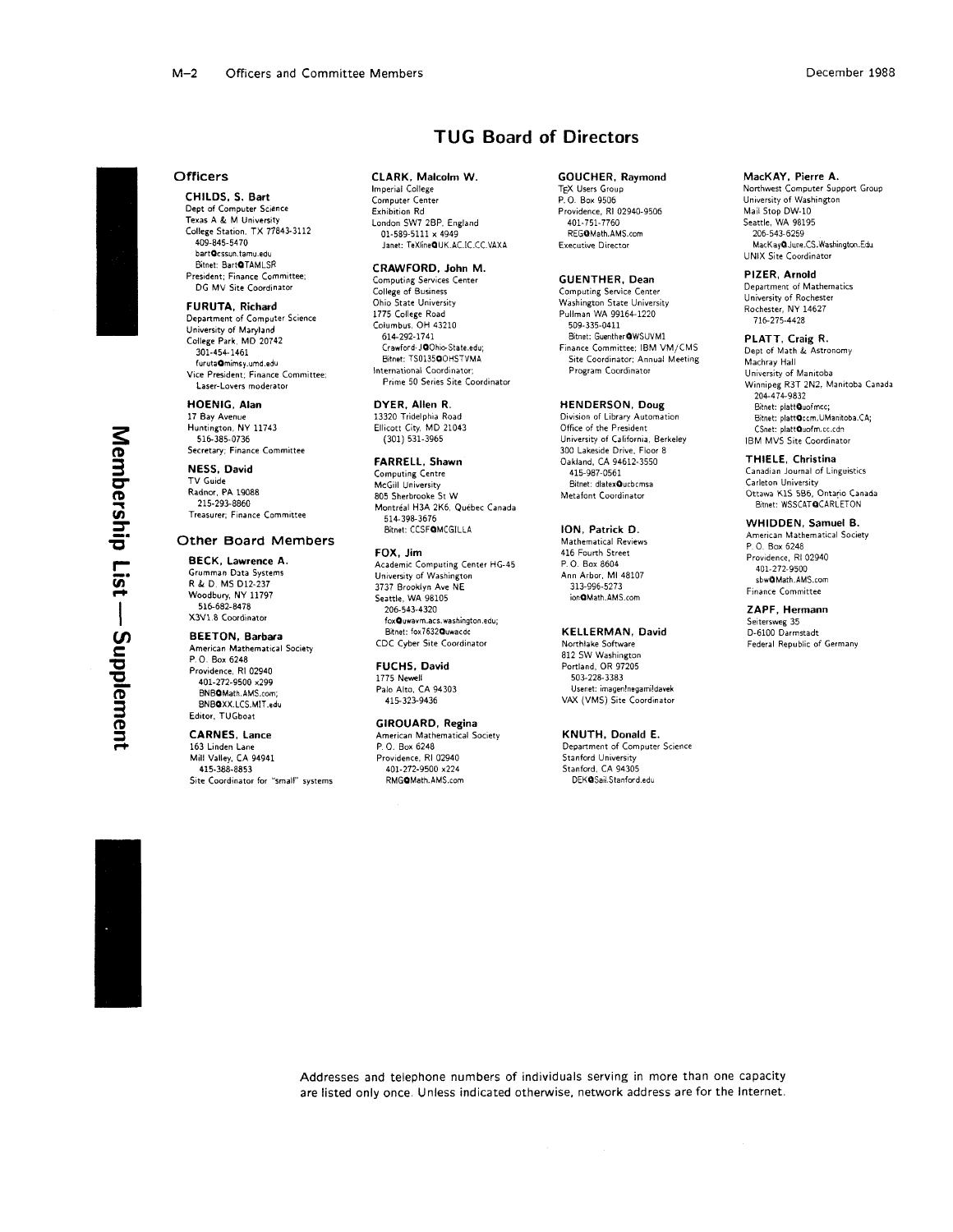# **Site Coordinators**

**Committees** 

● CDC Cyber ● IBM MVS **FOX, Jim PLATT, Craig R.**<br>Academic Computing Center HG-45 **Dept of Math & Astro** University of Washington<br>3737 Brooklyn Ave NE Constite, WA 98105<br>
206-543-4320<br>
206-543-4320<br>
204-474-9832<br>
204-474-9832<br>
201-474-9832<br>
201-474-9832<br>
201-474-9832<br>
201-474-9832 fox**Q**uwavm.acs.washington.edu;<br>Bitnet: fox7632Quwacdc CDC Cyber Site Coordinator

**CHILDS, S. Bart** Computing Service Center<br>
Dept of Computer Science **Computing Computing Computer Sexis A & M** University Pullman WA 99164-1220 Dept of Computer Scfence Wash~ngton State Untvers~ty Texas A & M Unwers~ty Pullman WA 99164-1220 College Station. TX 77843-3112 509-335-0411<br>409-845-5470 509-335-0411 409-845-5470 Sitnet. GuentherOWSUVMl Bitnet: BartOTAMLSR President: Finance Committee

Dept of Math & Astronomy<br>Machray Hall University of Manitoba Winnipeg R3T 2N2, Manitoba Canada<br>204-474-9832 Bitnet: plattCSnet: platt@uofm.cc.cdn

# **IBM VM/CMS DG MV GUENTHER, Dean CHILDS, S. Bart GUENTHER, Dean**

Annual Meeting Program Coordinator

## **0 Prime 50 Series**

**CRAWFORD. John M.**  Computmg Sew~ces Center College of Business Ohio State University 1775 College Road Columbus, OH 43210 614-292-1741 Bitnet: TS0135QOHSTVMA International Coordinator

**"small" systems CARNES, Lance**  163 Linden Lane Mill Valley. CA 94941 415-388-8853

#### **0 UNlX**

**MacKAY, Pierre A.**  Vorthwest Computer Support Group<br>Jniversity of Washington Mail Stop DW-10 Seattle. WA 98195 206-543-6259 MacKay**Q** June.CS. Washington.Edu

**VAX (VMS) KELLERMAN. David**  Northlake Software 812 SW Washington Portland, OR 97205 503-2283383 Usenet: imagen!negami!davek

**Annual Meeting Program Committee** 

**FARRELL. Shawn**  514-398-3676<br>Bitnet: CCSF**Q**MCGILLA (Board of Directors)

**GUENTHER, Dean R.**  509-335-0411 Bitnet: GUENTHEROWSUVM1 (Board of Directors)

Annual Meeting Program Coordinator **THIELE, Christina**  Bitnet: WSSCATOCARLETON (Board of Directors)

#### **0 Bylaws Committee**

**BEETON. Barbara**  401-272-9500 x299 BNBOMath.AMS.com (Board of Directors)

**DYER. Allen R.**  13320 Tridelphia Road Ellicott City, MD 21043 (301) 531-3965 (Board of Directors) Chair

**GOUCHER, Raymond**  401-751-7760 regQMath.AMS.com (Board of Directors)

 $(\mathsf{ex} \circ \mathsf{fficio})$ **KNUTH, Donald E.**  (Board of Directors)  $(ex of ficio)$ 

**PRICE. Lynne A.**  Hewlett-Packard 3200 Hillview Avenue Palo Alto. CA 94304 408-857-4075

**WHIDDEN. Samuel B.**  401-272-9500 sbwOMath.AMS.com (Board of Directors)

**Committee on Local User Groups** 

**CLARK, Malcolm W.**  Janet: TeXlineOUK.AC.IC.CC.VAXA (Board of Directors)

,401-751-7760 **Committee**  REGQMath AMS.Com

**HENDERSON, Doug**  415-642-9485 Bitnet: dlatexOucbcmsa (Board of Directors)

**THIELE. Christina**  Bitnet: WSSCATOCARLETON (Board of Directors)

**0 Membership Committee** 

**ARMSTRONG. Mary**  IEX Users Group<br>P. O. Box 9506 Providence, RI 02940-9506 401-751-7760 (ex officio)

**CLARK. Malcolm W.**  Janet. **TeXlineQUK.AC.IC.CC.VAXA**  (Board of Directors)

**GIROUARD, Regina**  401-272-9500 x224 RMGQMath.AMS.com (Board of Directors)

#### **0 Nominating Committee**

**BARNHART. Elizabeth**  National EDP Department TV Guide Radnor, PA 19088 215-293-8890

# **MacKAY, Pierre A.**

Department of Computer Science. FR-35 University of Washington Seattle. WA 98195 206-543-6259 MacKayQJune.CS.Washington.Edu (Board of Directors)

**NAUGLE. Norman**  Mathematics Department Texas A & M University College Station, TX 77843-3112 409-845-3104

**GOUCHER, Raymond COUCHER, Raymond** Output Device Standards

(Board of Drrectors) **MCGAFFEY. Robert W.**  Chair Marietta Energy Systems, Inc.<br>
Martin Marietta Energy Systems, Inc. Building 9104-2 P.O. Box Y Oak Ridge, TN 37831 615-574-0618

McGaffey%ORN.MFEnetOnmiecc.arpa **0 1989 Scholarship Committee** 

**SHARLOW, Larry**  Orban Associates Inc 645 Bryant St San Francisco, CA 94107 415-957-1063

**WITTBECKER. Alan** 

TEX Users Group P.O. Box 9506 Providence, RI 02940<br>401-751-7760 aew@Math.AMS.com

**0 TUGboat Editorial Committee** 

**BEETON, Barbara**  TUGboat@Math.AMS.Com (Board of Directors) Editor

**DAMRAU, Jackie** 

Dept of Math & Statistics Univ of New Mexico Albuquerque, NM 87131<br>505-277-4623 damrau@dbitch.unm.edu; Bitnet: damrau@bootes Associate Editor, LATEX

**EPPSTEIN, Maureen**  Administrative Publications Stanford University Encina Hall, Room 200 Stanford, CA 94305 415-725-1717 **as.mveOFmsythe.Staniord.Edu**  Assoctate Editor for Applications

**HOENIG. Alan**  (Board of Directors) Associate Co-Editor, Typesetting on Personal Computers

**HOSEK. Don**  Platt Campus Center Harvey Mudd College Claremont, CA 91711 BITnet: DHosekOYMIR Assoc~ate Editor for Output **Devices** 

**JGRGENSEN. Helmut**  Dept of Computer Science **Unw** of Wetern Ontario London N6A 587, Ontario. Canada 519-661-3560 Bitnet: A505QUWOCC1

UUCP: helmut@deepthot Associate Editor for Software

**MANN, Laurie 0.**  Stratus Computer 55 Fairbanks Blvd Marlboro. MA 01752 617-460-2610 uucp: harvard!anvil!es!Mann Associate Editor for Training issues

**PFEFFER, Mitch** 

Sulte 90 148 Harbor View South Lawrence. NY 11559 516-239-4110 Associate Co-Editor, Typesetting on Personal Computes

**TOBIN. Georgia K.M.**  The Metafoundry OCLC Inc.. MC 485 6565 Frantz Road Dublin. OH 43017 614-764-6087 Associate Editor for Fonts

**WITTBECKER. Alan**  TEX Users Group P. 0. Box 9506

Providence, RI 02940 401-751-7760 TUGboatOMath.AMS.com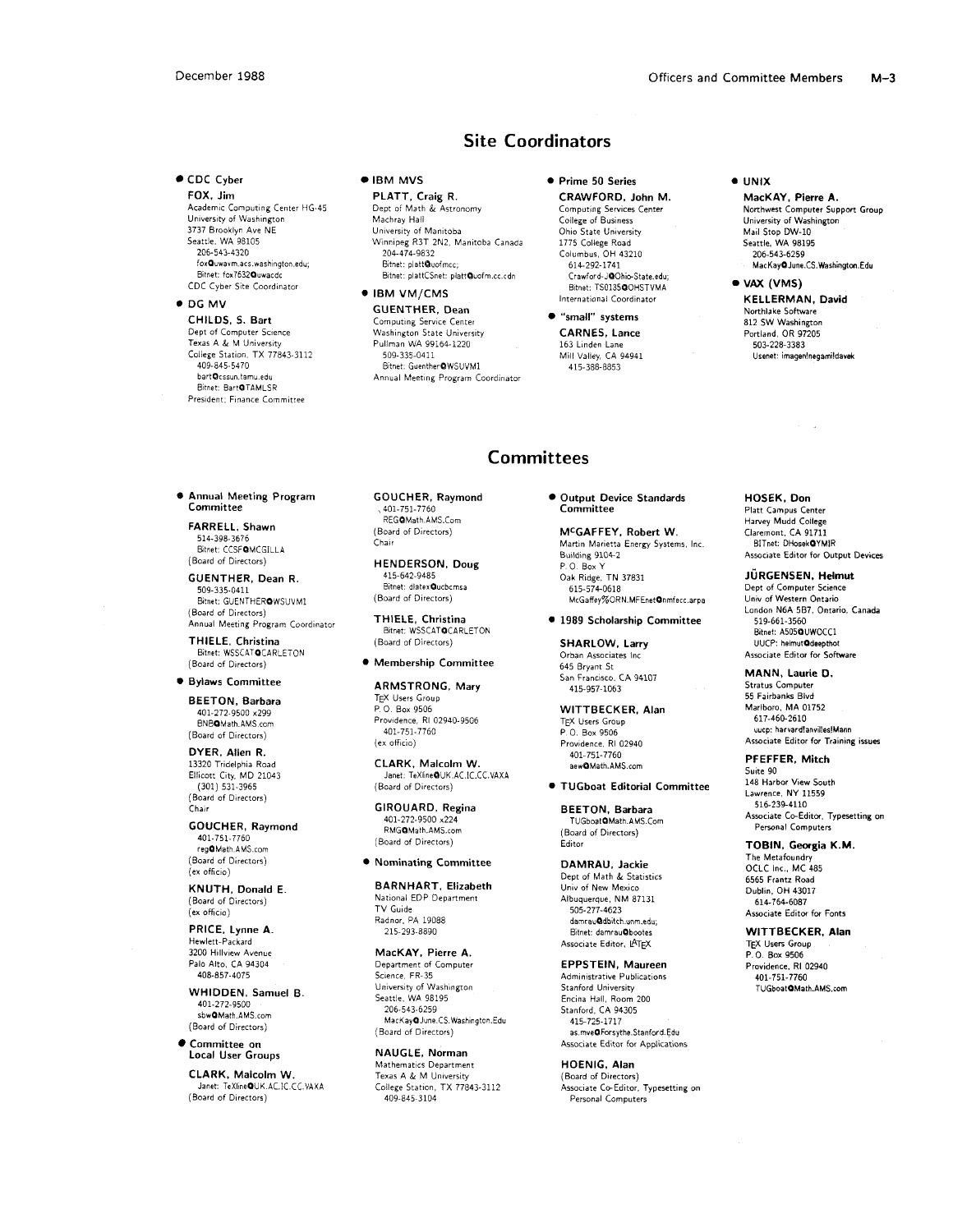# **TUG Institutional Members**

Addison -Wesley Publishing Company Reading. Massachusetts

The Aerospace Corporation El Segundo. California

Air Force Institute of Technology Wright-Patterson AFB. Ohio

American Mathematical Society Providence. Rhode Island

ArborText, tnc. Ann Arbor, Michigan

**ASCII Corporation** Tokyo, Japan

Aston University Birmingham. England

Brookhaven National Laboratory Upton. New York

Brown University Providence, Rhode lsland

California lnstitute of Technology Pasadena, California

**Calvin College** Grand Rapids, Michigan

**Centre Inter-Régional de Calcul ~lectronique,** CNRS Orsay, France

City University of New York New York. ,New York

College of St. Thomas Computing Center St. Paul, Minnesota

College of William & Mary Department of Computer Science Wiltiamsburg, Virginia

COS lnfonnation Montreal. **P.** Q., Canada

**Data General Corporation** Wesfboro, Massachusetts

DECUS. L&T Special Interest Group Marlboro, Massachusetts

**Department of National Defence** Ottawa, Ontario. Canada

Digital Equipment Corporation Nashua, New Hampshire

dit Company, Ltd. Tokyo, Japan

Edinbao University of Pennsylvania Edinboro, Pennsylvania

Electticite de France Clamart. France

Environmental Reseach lnstitute of Michigan Ann Arbor, Michigan

European Southern Observatory Garching bei Munchen, Federal

Fenni National Accelerator Laboratory Batavia, Illinois

Försvarets Materielverk Stockholm. Sweden

General Motors Reseach Laboratories Warren, .Michigan

Geophysical Company of Norway<br>A/S A/S Stavanger, Norway

**Grinnell College** Computer Services Grinnell, lowa

GTE Laboratories Waltham, Massachusetts

**Hartford Graduate Center** Hartford, Connecticut

Havad University Computer Services Cambridge, Massachusetts

Hewlett-Packad Co. Boise, Idaho

Hobart & William Smith Colleges Geneva, New York

Humbddt State University Arcata. California

Hutchinson Community College Hutchinson. Kansas

IBM Corporation Scientific Center Palo Alto. California

Illinois lnstitute of Technology Chicago, Illinois

lrnagen Santa Clara. California

Informatika Hamburg, Federal Republic of Germany

Institute for Advanced Study Princeton, New jersey

lnstitute for Defense Analyses Communications Research Division Princeton. New Jersey

lntevep S. A. Caracas, Venezuela

lowa State University Ames, lowa

lstituto di Cibernetica Università degli Studi Milan, Italy

Kuwait lnstitute for Scientific Research Safat. Kuwait

The Library of Congress Washington, DC

Los Alamos National Laboratory University of California Los Alamos, New Mexico

Louisiana State University Baton Rouge, Louisiana

Maquette University Department of Mathematics, **Statistics** and Computer Science

Milwaukee, Wisconsin Massachusetts lnstitute of Technology

Artificial Intelligence Laboratory Cambridge, Massachusetts Massachusetts lnstitute of

**Technology** Information Services Cambridge. Massachusetts

Mathematical Reviews American Mathematical Society Ann Arbor, Michigan

Max Planck lnstitut fir Mathematik

Bonn, Federal Republic of Germany Max Planck lnstitute Stuttgart

Stuttgart, Federal Republic of Germany

McGill University Montreal, Quebec, Canada

National Cancer lnstitute Frederick. Maryland

National Center for Atmospheric Research

Boulder, Colorado National Institutes of Health

Bethesda, Maryland

National Research Council Canada Computation Centre

Ottawa, Ontario. Canada National Semiconducta

Corporation Santa Clara. California

New Jersey Institute of Technology

Newark, New Jersey New York University Academic Computing Facility New York, New York

Nippon Telegraph & Telephone Corporation Software Laboratories Tokyo. Japan

Northeastern University Academic Computing Services Boston, Massachusetts

Online Computer Libray Center. Inc. (OCLC) Dublin. Ohio

Pennsylvania State University Computation Center University Park, Pennsylvania

Personal TEX, Incorporated Mill Valley, California

Purdue University West Lafayette, Indiana QMS. Inc

Mobile. Alabama

Queens College Flushing, New York

Reseach Triangle lnstitute Research Triangle Park. North Carolina

REJSPEC. Inc. Rapid City, South Dakota

Rice University Department of Computer Science Houston, Texas

Royal Masden Hospital Surrey, England

Ruhr Universität Bochum Bochum, Federal Republic of Germany

Rutgers University Hill Center Piscataway, New Jersey

St. Albans School Mount St. Alban. Washington. D.C.

Sandia National Laboratories Albuquerque, New Mexico

SAS lnstitute Cary, North Carolina

I. P. Sharp Associates Palo Alto, California

Smithsonian Astrophysical Observatory Computation Facility

Cambridge, Massachusetts Software Reseach Associates

Tokyo. Japan

Sony Corporation Atsugi, Japan

Space Telescope Science lnstitute Baltimore, Maryland

Springer-Verlag Heidelberg, Federal Republic of Germany

**Stanford Linear Accelerator** Center (SLAC) Stanford. California

**Stanford University** Computer Science Department Stanford, California

Stanford University ITS Graphics & Computer Systems Stanford. California

State University of New York Department of Computer Science Stony Brook, New York

Stratus Computer. Inc. Marlboro. Massachusetts Syracuse University

Syracuse. New York